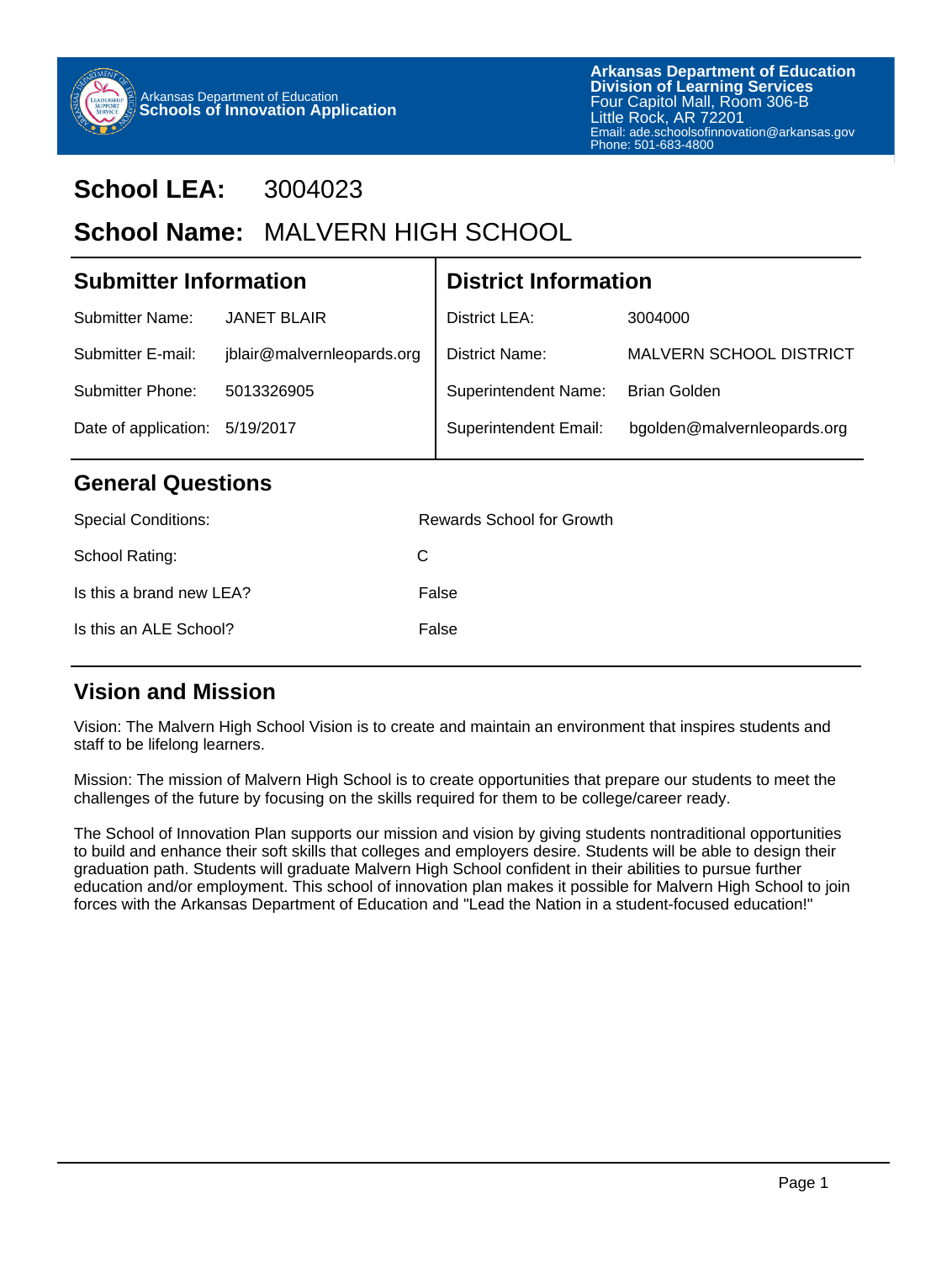

### **Rational and Innovation Goals**

Rationale for Innovation

To complement our current Act 1240 waivers granted June 14, 2016, we are using the same plan for our School of Innovation.

Our plan offers a flexible school day for juniors and seniors who are on track to graduate and have a 2.50 GPA or higher. This flex schedule gives our students an option to enroll in postsecondary training (college or technical classes), internships and job shadowing, community projects, or employment in lieu of additional elective courses at Malvern High School. By implementing a school of innovation we will receive support to expand personalized learning, increase or maintain attendance rate, increase the graduation rate, provide/plan for opportunities to be college and career ready, provide a smooth transition for first-generation college students, focus on soft skills, and reduce achievement gaps.

Of the 127 students in the class of 2017, only 16% needed more than four credits to graduate. Of the remaining 84%, many were enrolled in elective credits only to fulfill the requirements of seat time for a planned instructional day. Several students have failing grades in these elective courses because, according to them, they are not putting forth effort and/or they are not attending the class since they do not need the credit to graduate.

Please see DATA for Rationale and Goals included in the uploaded information as the charts/tables do not submit properly in this format. It is uploaded as SOI.Synopsis(1).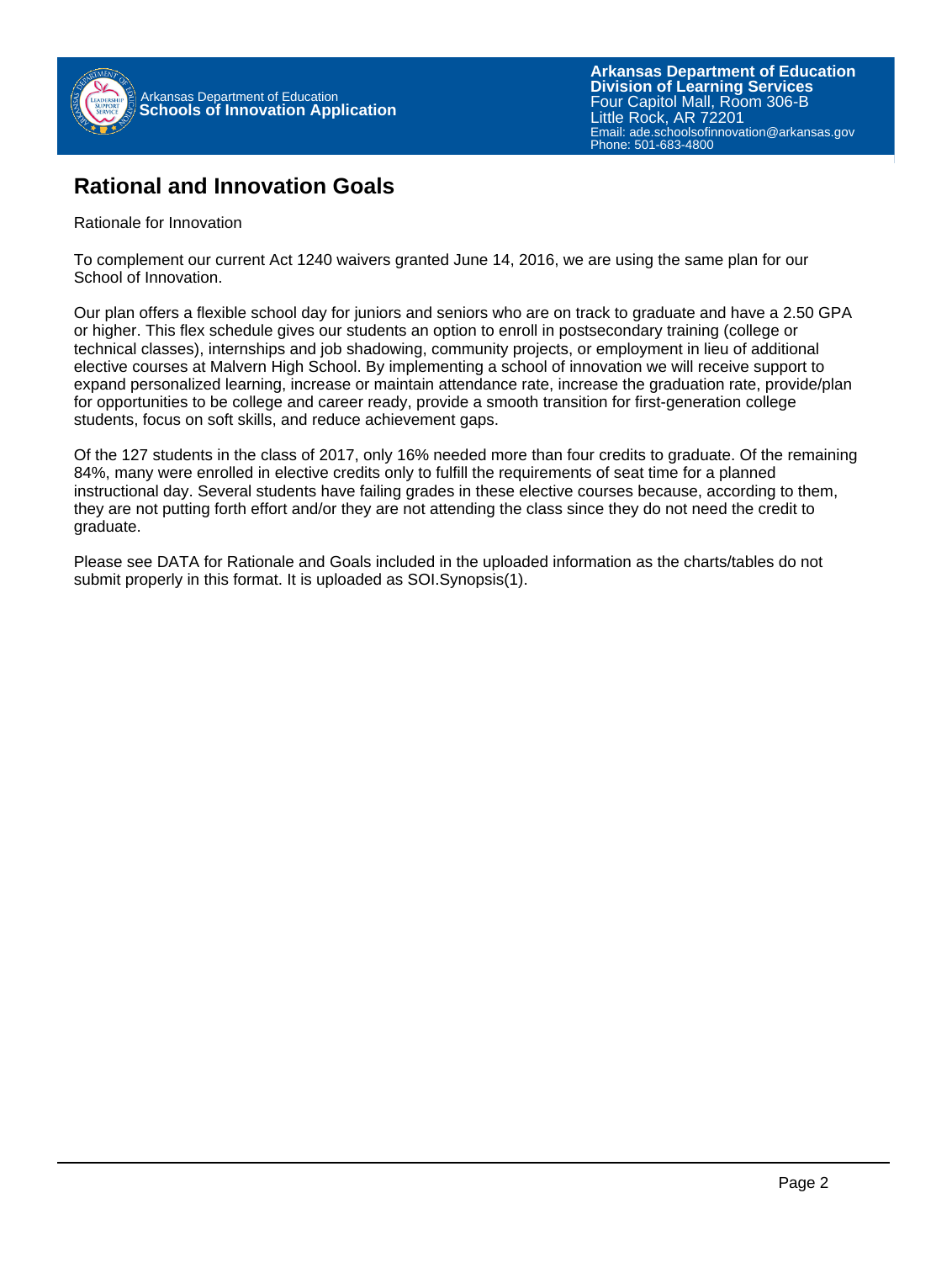

# Arkansas Department of Education **Schools of Innovation Application**

| Goal           | <b>Goal Description</b>                                                                                                                                                                                                                                                                                                                                                                                                                                                                                                                                                                                                                                               |  |
|----------------|-----------------------------------------------------------------------------------------------------------------------------------------------------------------------------------------------------------------------------------------------------------------------------------------------------------------------------------------------------------------------------------------------------------------------------------------------------------------------------------------------------------------------------------------------------------------------------------------------------------------------------------------------------------------------|--|
| 1              | Malvern High School students<br>will have an opportunity to<br>personalize their graduation<br>plan by creating a unique<br>learning experience and<br>expanding students' college<br>and career readiness. These<br>opportunities will allow for<br>participation in flexible<br>scheduling, college<br>coursework, employment,<br>internship, job shadowing, and<br>volunteerism/community<br>service during the school day<br>as measured by increased<br>knowledge and practice of soft<br>skills.                                                                                                                                                                |  |
| $\overline{2}$ | Reduce the achievement gap<br>of students that have earned<br>below a 2.5 GPA by creating a<br>lower student-teacher ratio<br>and increase one-on-one<br>instruction time and<br>individualized facilitation of<br>projects and presentations in<br>the classroom to support these<br>students. The achievement gap<br>is also affected by the<br>attendance rate. We currently<br>work diligently with the director<br>of school improvement,<br>counselors, teachers,<br>administration, parents and<br>students to provide what<br>students need to be at school.<br>We have a team approach in<br>getting students to school and<br>strive to increase this rate. |  |
| 3              | Increase student graduation<br>rate and attendance rate by<br>engaging in meaningful and<br>relevant classes related to<br>their individual career plans<br>and goals.                                                                                                                                                                                                                                                                                                                                                                                                                                                                                                |  |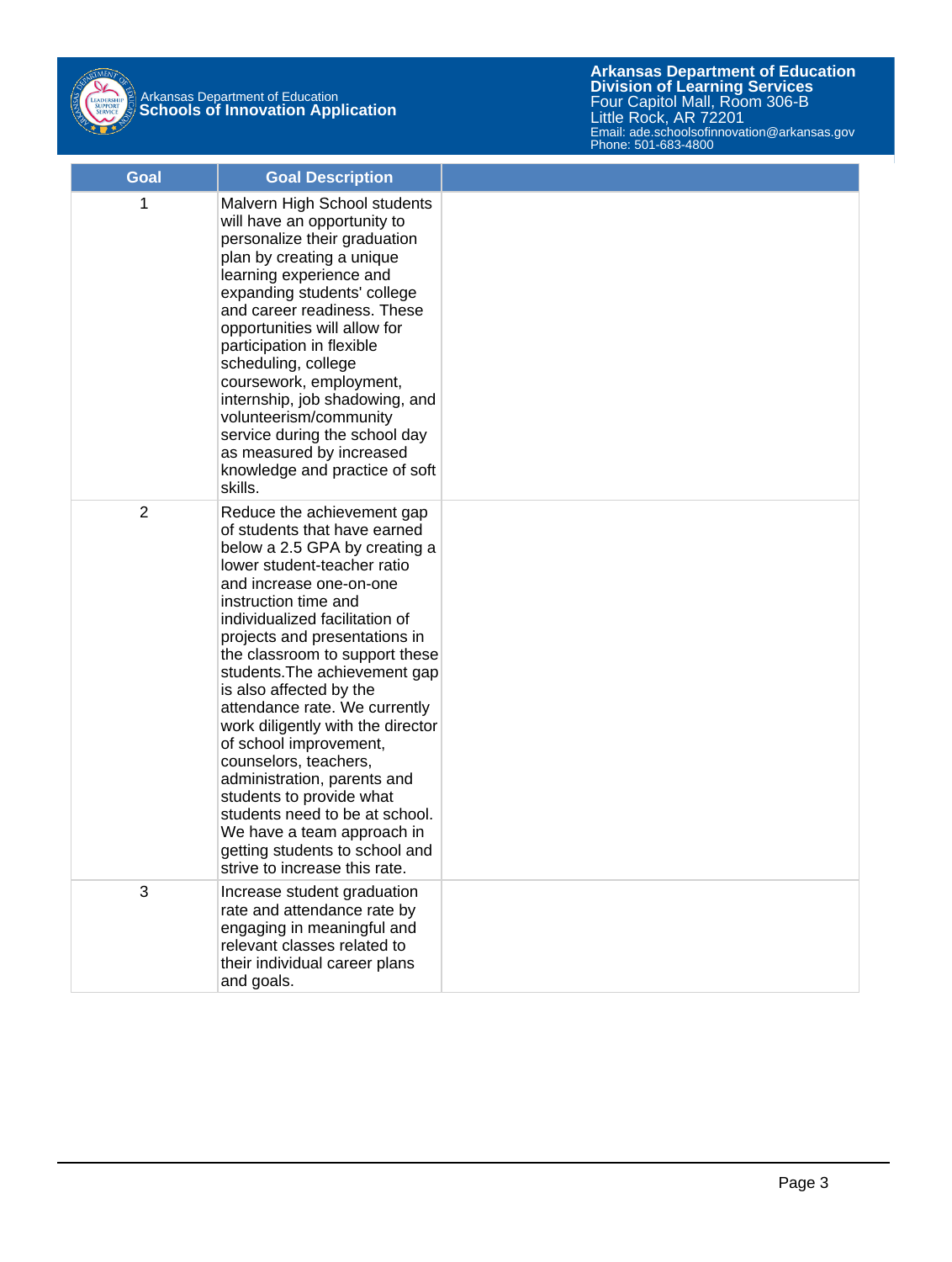

## **Innovation Plan**

| <b>Plan Date</b> | <b>Action</b>                                                                                                                                                                                                                     | <b>Expected Outcome</b>                                                                                                                                                                                                                                              |
|------------------|-----------------------------------------------------------------------------------------------------------------------------------------------------------------------------------------------------------------------------------|----------------------------------------------------------------------------------------------------------------------------------------------------------------------------------------------------------------------------------------------------------------------|
| 06/09/2016       | MHS Principal and students<br>presented a waiver request to the<br>Arkansas State Board of Education to<br>allow for a flexible schedule to<br>students that are on track to<br>graduate, with a 2.5 GPA.                         | Increase graduation rate, maintain or<br>increase student attendance, and promote<br>college and career readiness via: post-<br>secondary training, internships, job<br>shadowing, community projects, or<br>employment. These options will improved<br>soft skills. |
| 07/27/2016       | Counselor's office identifies and<br>contacts (by mail, Alert Now - phone<br>messaging and social media)<br>potential flex schedule participants<br>based on transcript reviews.<br>(Notification for 2017 will occur in<br>May). | Allow students to visit with counselor prior<br>to the beginning of school to enroll in flex<br>scheduling.                                                                                                                                                          |
| 07/27/2016       | The MHS counselor's office will have<br>a College/Career center.                                                                                                                                                                  | The College/Career center will provide<br>resources for students and guardians to<br>assist in their planning for the future.                                                                                                                                        |
| 08/05/2016       | Malvern School District offers intern<br>opportunities in an attempt to "grow<br>our own" teachers, and provides<br>transportation for some internships.                                                                          | To create equitable opportunities, students<br>who otherwise may not be able to<br>participate in off-site internships (due to<br>transportation) will be able to intern at a<br>MSD campus.                                                                         |
| 08/05/2016       | Identified a teacher to serve as the<br>Google Classroom Facilitator and<br>contact person for their electronic<br>portfolio submission (student<br>reflections and time sheets).                                                 | Students will have a consistent contact for<br>classroom assistance, expectation, and<br>portfolio feedback.                                                                                                                                                         |
| 08/26/2016       | Held a Flex Scheduling Meeting for<br>participating students to ask<br>questions and receive feedback.                                                                                                                            | Provide students assistance, support, and<br>encouragement with their chosen path.                                                                                                                                                                                   |
| 03/15/2016       | Introduced the idea of the waiver<br>request to teachers and staff at an<br>after school faculty meeting.                                                                                                                         | This meeting was to provide feedback to<br>the staff's suggestions, questions, and<br>concerns.                                                                                                                                                                      |
| 03/24/2016       | The Campus Academic Team further<br>discussed the possibility of the waiver<br>and benefits to students.                                                                                                                          | This meeting was to further discuss the<br>needs and benefits for our students and<br>community.                                                                                                                                                                     |
| 04/22/2016       | An electronic survey was issued to<br>the Malvern High School Staff<br>(certified and classified)                                                                                                                                 | This survey was to determine support of<br>the requested waivers.                                                                                                                                                                                                    |
| 04/26/2016       | Students were provided an interest<br>survey through their English classes.                                                                                                                                                       | This survey was to determine student<br>support this initiative of focused learning<br>that supports their future goals.                                                                                                                                             |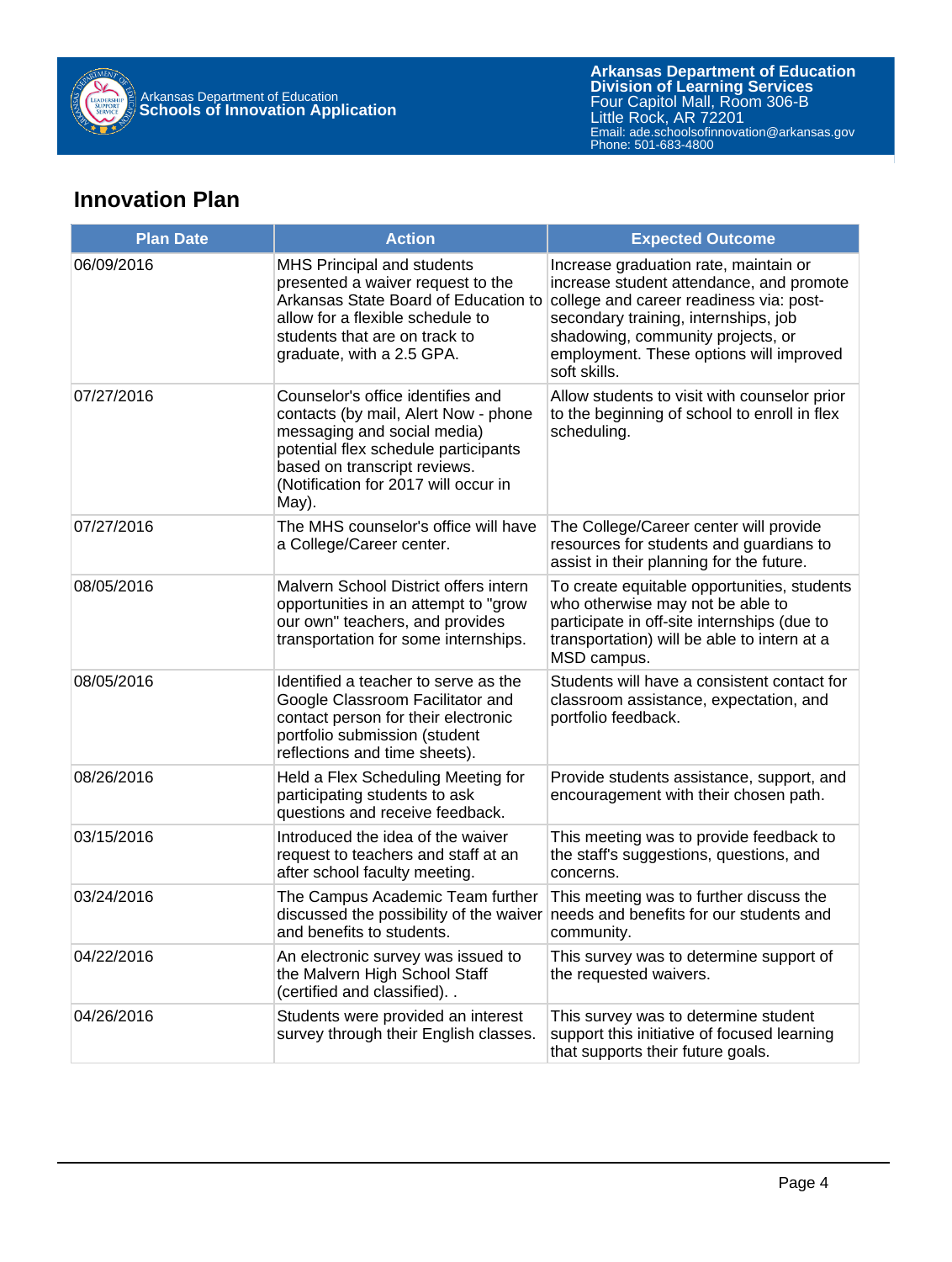

| <b>Plan Date</b> | <b>Action</b>                                                                                                                                                                                                                 | <b>Expected Outcome</b>                                                                                                                                                                                                                                                                                                               |
|------------------|-------------------------------------------------------------------------------------------------------------------------------------------------------------------------------------------------------------------------------|---------------------------------------------------------------------------------------------------------------------------------------------------------------------------------------------------------------------------------------------------------------------------------------------------------------------------------------|
| 11/09/2016       | Met with Flex Students to re-establish<br>norms and expectations of time<br>sheets and reflections as the<br>accountability piece of the flex<br>scheduling program.                                                          | Ensure students were submitting required<br>documentation.                                                                                                                                                                                                                                                                            |
| 12/09/2016       | <b>Individual Flex Student Conferences</b><br>with Jr/Sr Counselor and Principal to<br>reflect on 1st semester. These<br>meetings were over a period of three<br>days and each conference lasted<br>approximately 30 minutes. | To obtain feedback from students to<br>address potential concerns and improve<br>the flex scheduling program.<br>Students were also provided resources and<br>contacts to be successful in their<br>endeavors.                                                                                                                        |
| 02/28/2017       | Attended a School of Innovation<br>Meeting at Arch Ford Cooperative to<br>verify all steps of the plan is met and<br>to receive input and feedback of our<br>SOI plan.                                                        | To solidify plan                                                                                                                                                                                                                                                                                                                      |
| 03/07/2017       | Faculty Meeting to discuss final plan<br>and provide teachers the opportunity<br>to ask any additional questions, as<br>well as vote for the plan.                                                                            | Provide answers to staff and faculty and<br>get final tally of the vote. The results will be<br>shared with the MSD Board of Education.                                                                                                                                                                                               |
| 03/14/2017       | School Board Luncheon at Malvern<br>High School to offer current Flex<br>students to detail their 16-17 school<br>year experiences.                                                                                           | To demonstrate the success of the<br>program.                                                                                                                                                                                                                                                                                         |
| 03/14/2017       | <b>MSD Board of Education Regular</b><br>Meeting to present final School of<br>Innovation Plan and obtain signatures<br>for the Resolution.                                                                                   | Submit final plan with all components.                                                                                                                                                                                                                                                                                                |
| 03/09/2017       | Presented at a local civic meeting to<br>share the success of flex scheduling<br>and the information about how the<br>SOI plan will complement this for our<br>students.                                                      | To promote awareness of the current<br>flexible schedule for MHS students and<br>how the SOI plan will positively impact our<br>school.                                                                                                                                                                                               |
| 04/10/2017       | Faculty Meeting shared with staff<br>summer Professional Development<br>dates and topics for Soft Skills to<br>students that will enhance HS<br>learning and success after<br>graduation.                                     | To provide each staff member the dates<br>that they will receive 16-17 data, tools, and<br>resources to facilitate student success<br>during their high school years and beyond.                                                                                                                                                      |
| 08/14/2017       | Career Coach on MHS staff. This<br>Career Coach is provided through a<br>grant from Henderson State<br>University. We will share her with<br>Arkadelphia High school.                                                         | The career coach will work specifically with<br>students, teachers of Keytsone (freshman<br>orientation, team building class, high<br>school success), Jobs for American<br>Graduates, CTE, and parents to improve<br>student success during high school and<br>beyond. Each year we have many first<br>generation college attenders. |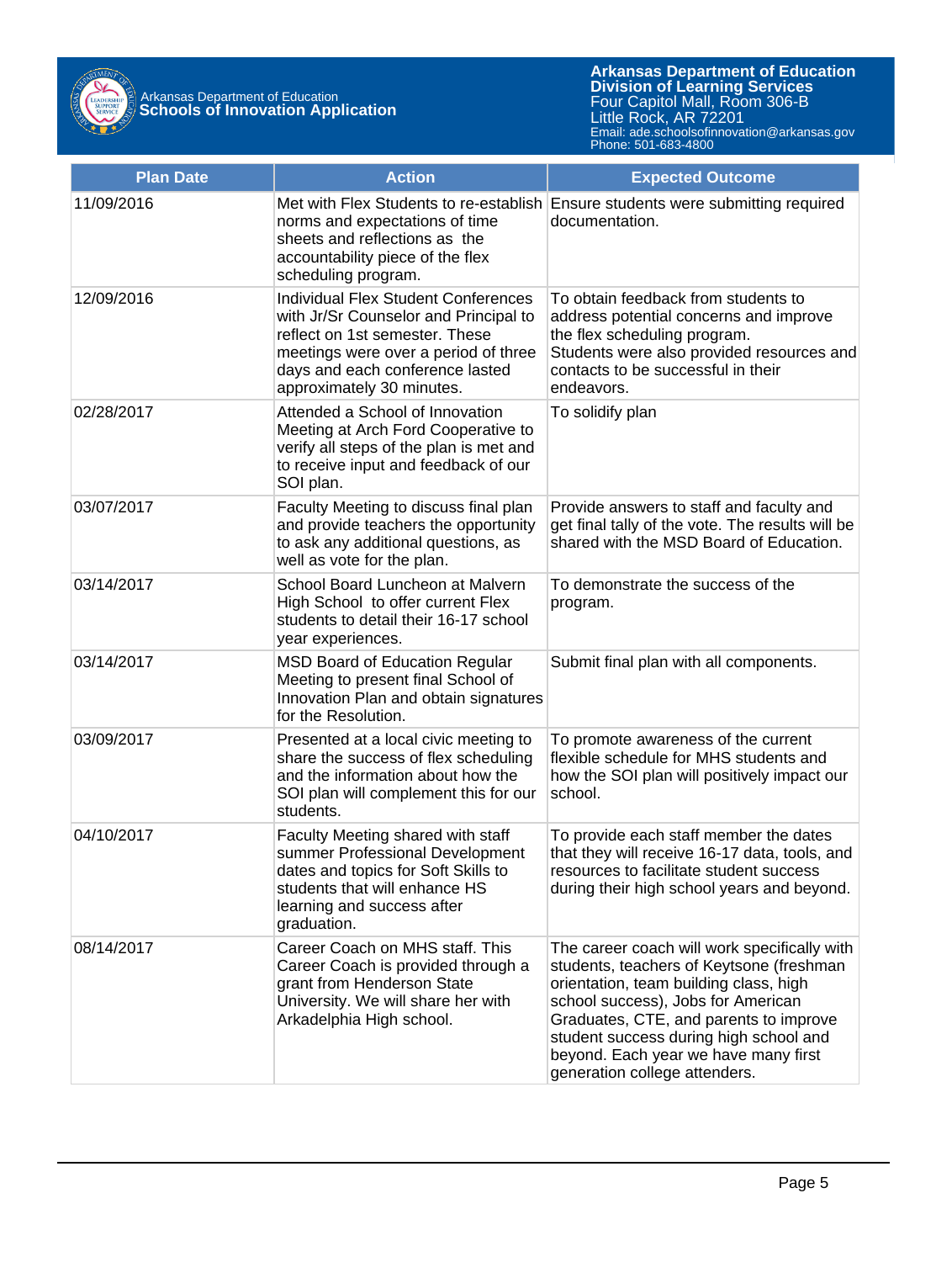

| <b>Plan Date</b> | <b>Action</b>                                                                                                                                                                                     | <b>Expected Outcome</b>                                                                                                                                                                                                                                                              |
|------------------|---------------------------------------------------------------------------------------------------------------------------------------------------------------------------------------------------|--------------------------------------------------------------------------------------------------------------------------------------------------------------------------------------------------------------------------------------------------------------------------------------|
| 08/07/2017       | Professional Development - all high<br>school staff will receive training on<br>the integration of soft skills within the<br>scope of their content with speakers<br>from the community.          | Teachers will integrate the soft skills into<br>projects and student learning goals to<br>enhance their day to day communication<br>and confidence. These skills will be used<br>during high school and beyond.                                                                      |
| 08/09/2017       | Poverty training for all high school<br>staff.                                                                                                                                                    | Teachers will have a better understanding<br>of the students living in a poverty setting.<br>Having this knowledge will facilitate us in<br>preparing student for success during high<br>school and beyond. A goal is to better<br>prepare our first generation college<br>students. |
| 09/19/2017       | Feedback meeting with staff<br>concerning 1) integration of specific<br>soft skills into classes<br>2) mentoring flex students 3)<br>Business and JAG staff will share<br>data of past graduates. | Teachers will see the benefits of good<br>communication skills, team building and<br>confidence within the classroom. Teachers<br>will be more aware of what students are<br>doing with their time off campus. Teachers<br>will be more aware of past graduate<br>success.           |
| 08/10/2017       | Open House- Meet with parents,<br>grandparents, PIV coordinator,<br>District Wellness PIV coordinator,<br>Director of School Improvement,<br>Career Coach (if CC is available this<br>date)       | Meet and Greet for parents to provide<br>contact information for parents,<br>grandparents, and students to assist with<br>student success.                                                                                                                                           |
| 10/17/2017       | Parent/Teacher Conference - Q/A<br>Panel with Career Coach, admin,<br>Director of School Improvement,<br>counselor, and PIV coordinators.                                                         | Provide panel of staff and PIV coordinator<br>and hopefully Malvern graduates for Q/A<br>panel to share information and support with<br>parents and grandparents of current<br>students.                                                                                             |
| 08/28/2017       | During this week of PLC (Leopard<br>Collaborative Team) meetings,<br>Career Coach will be introduced.                                                                                             | The career coach can share specific goals<br>and plans to help teachers provide<br>assistance for student success in and out<br>of the classroom, and after graduation.                                                                                                              |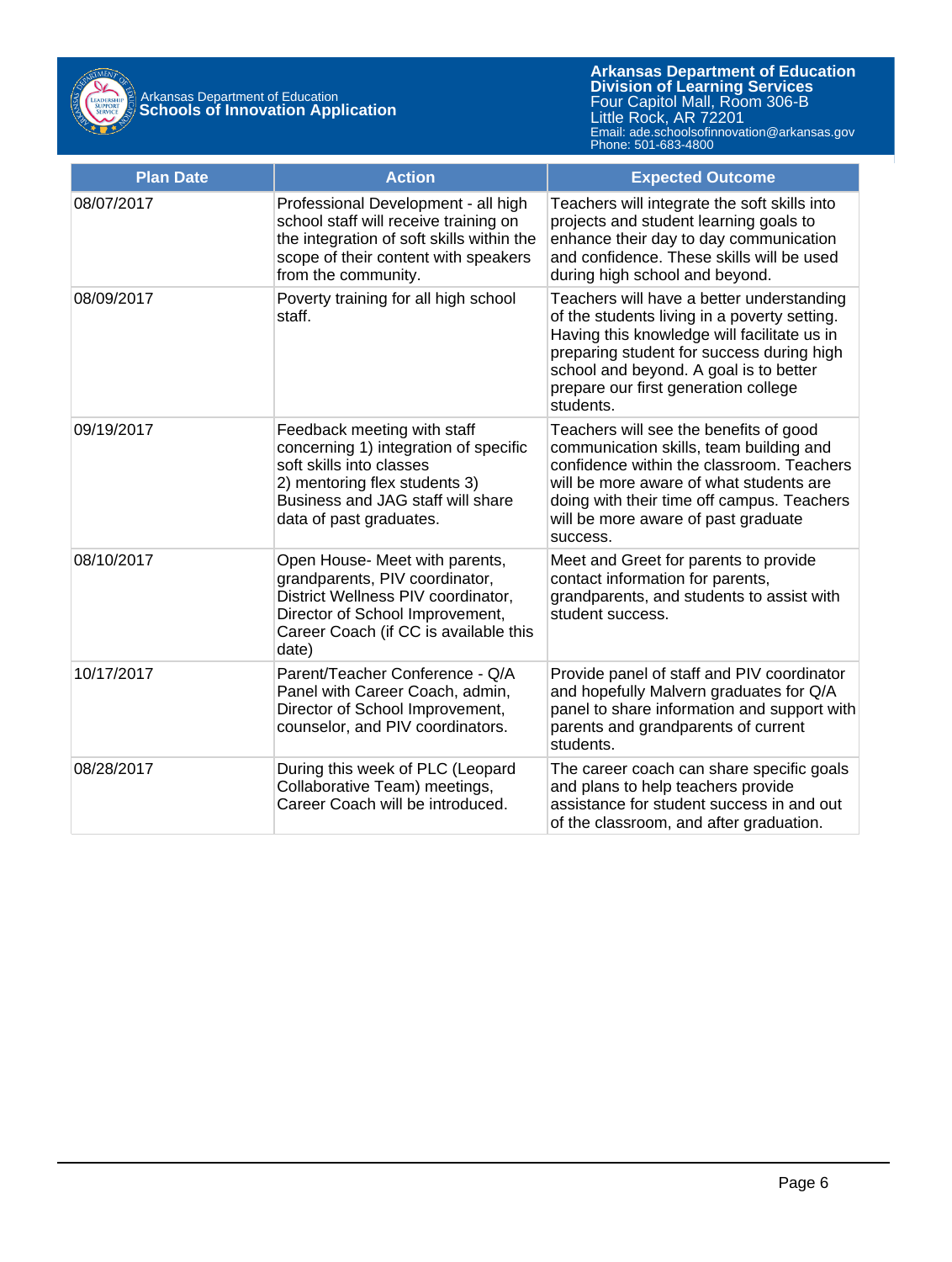

## **Requested Waivers**

| <b>Code section, Rule, or Local</b><br><b>Policy</b>                                                                                               | <b>Goal</b>    | <b>Rationale</b>                                                                                                                                                                                                                                                                                                                                                                                                                                                                                                                                                                                                                                                                                                                                                                                                                                                                                     |
|----------------------------------------------------------------------------------------------------------------------------------------------------|----------------|------------------------------------------------------------------------------------------------------------------------------------------------------------------------------------------------------------------------------------------------------------------------------------------------------------------------------------------------------------------------------------------------------------------------------------------------------------------------------------------------------------------------------------------------------------------------------------------------------------------------------------------------------------------------------------------------------------------------------------------------------------------------------------------------------------------------------------------------------------------------------------------------------|
| Ark. Code § 6-16-102                                                                                                                               | 1              | Waiver approved by State Board of education on June 9,<br>2016<br>Students will be able to personalize their own graduation<br>plan to create a unique learning experience. Students<br>would benefit by completing required coursework in less<br>than six hours a day, which would give them the option to<br>job shadow, begin an internship, accept paid employment,<br>volunteer, and/or develop a project of positive change<br>within the community. These real world experiences will<br>be relevant to their educational and/or career goals and<br>facilitate relationships rooted in this community. These<br>same experiences, through networking, will positively<br>impact or solidify their future plans. A student could<br>choose to be off morning periods, or the afternoon periods<br>of the day depending on their plans, classes, and activities<br>they have elected to take. |
|                                                                                                                                                    | 1              |                                                                                                                                                                                                                                                                                                                                                                                                                                                                                                                                                                                                                                                                                                                                                                                                                                                                                                      |
| The Arkansas Department of<br><b>Education Rules Governing the</b><br>Arkansas Mandatory Attendance<br>Requirements for Students in<br>Grades 9-12 | 3              | Waiver approved by State Board of education on June 9,<br>2016<br>The specific School of Innovation plan is to continue<br>offering a flexible school day for juniors and seniors who<br>are on track to graduate and have a 2.50 GPA or higher.<br>This flex schedule would give our students an option to<br>enroll in postsecondary training (college or technical<br>classes), internships and job shadowing, community<br>projects, or employment in lieu of additional elective<br>courses at Malvern High School. These waivers will allow<br>students to create more personalized learning, increase<br>attendance, increase or at least maintain graduation rate<br>(above state average), provide/plan for opportunity to be<br>college and career ready, focus on soft skills, and reduce<br>achievement gaps.                                                                            |
|                                                                                                                                                    | $\overline{2}$ |                                                                                                                                                                                                                                                                                                                                                                                                                                                                                                                                                                                                                                                                                                                                                                                                                                                                                                      |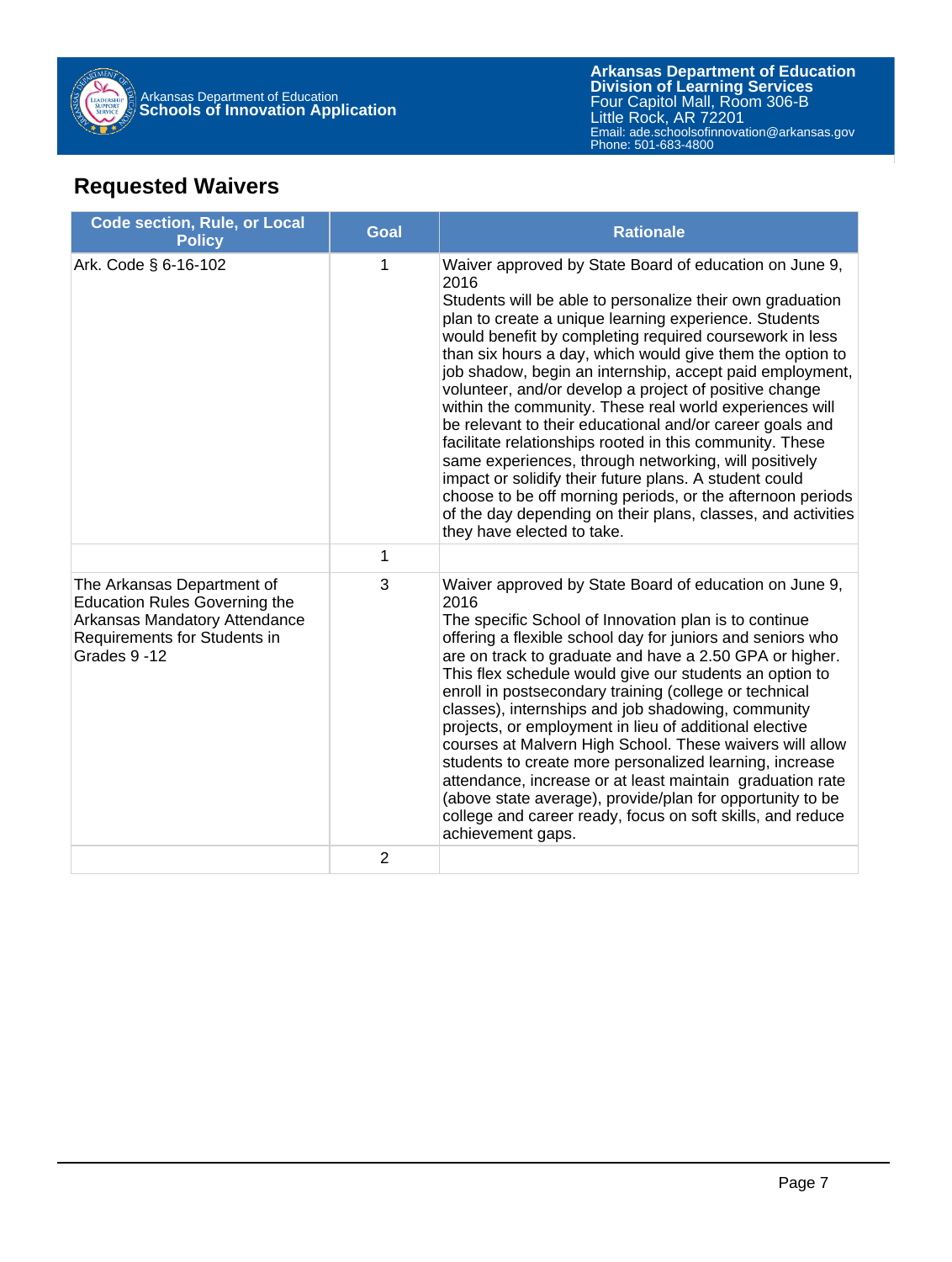

## Arkansas Department of Education **Schools of Innovation Application**

| <b>Code section, Rule, or Local</b><br><b>Policy</b>                                                                                                                  | Goal | <b>Rationale</b>                                                                                                                                                                                                                                                                                                                                                                                                                                                                                                                                                                                                                                                                                                                                                                                                                                                                      |
|-----------------------------------------------------------------------------------------------------------------------------------------------------------------------|------|---------------------------------------------------------------------------------------------------------------------------------------------------------------------------------------------------------------------------------------------------------------------------------------------------------------------------------------------------------------------------------------------------------------------------------------------------------------------------------------------------------------------------------------------------------------------------------------------------------------------------------------------------------------------------------------------------------------------------------------------------------------------------------------------------------------------------------------------------------------------------------------|
| Section 10.01.4 of the Arkansas<br>Department of Education Rules<br>Governing Standards for<br><b>Accreditation of Arkansas Public</b><br><b>School and Districts</b> | 3    | Waiver approved by State Board of education on June 9,<br>2016<br>Through networking, students will be able to positively<br>impact and/or solidify their future aspirations by<br>personalizing their own graduation plan to create a unique<br>learning experience. Students would benefit by completing<br>required coursework in less than six hours a day, which<br>would give them the option to job shadow, begin an<br>internship, accept paid employment, volunteer, and/or<br>develop a project of positive change within the community.<br>These real world experiences will be relevant to their<br>educational and/or career goals and facilitate relationships<br>rooted in this community. A student could choose to be off<br>morning periods, or the afternoon periods of the day<br>depending on their plans, classes, and activities they have<br>elected to take. |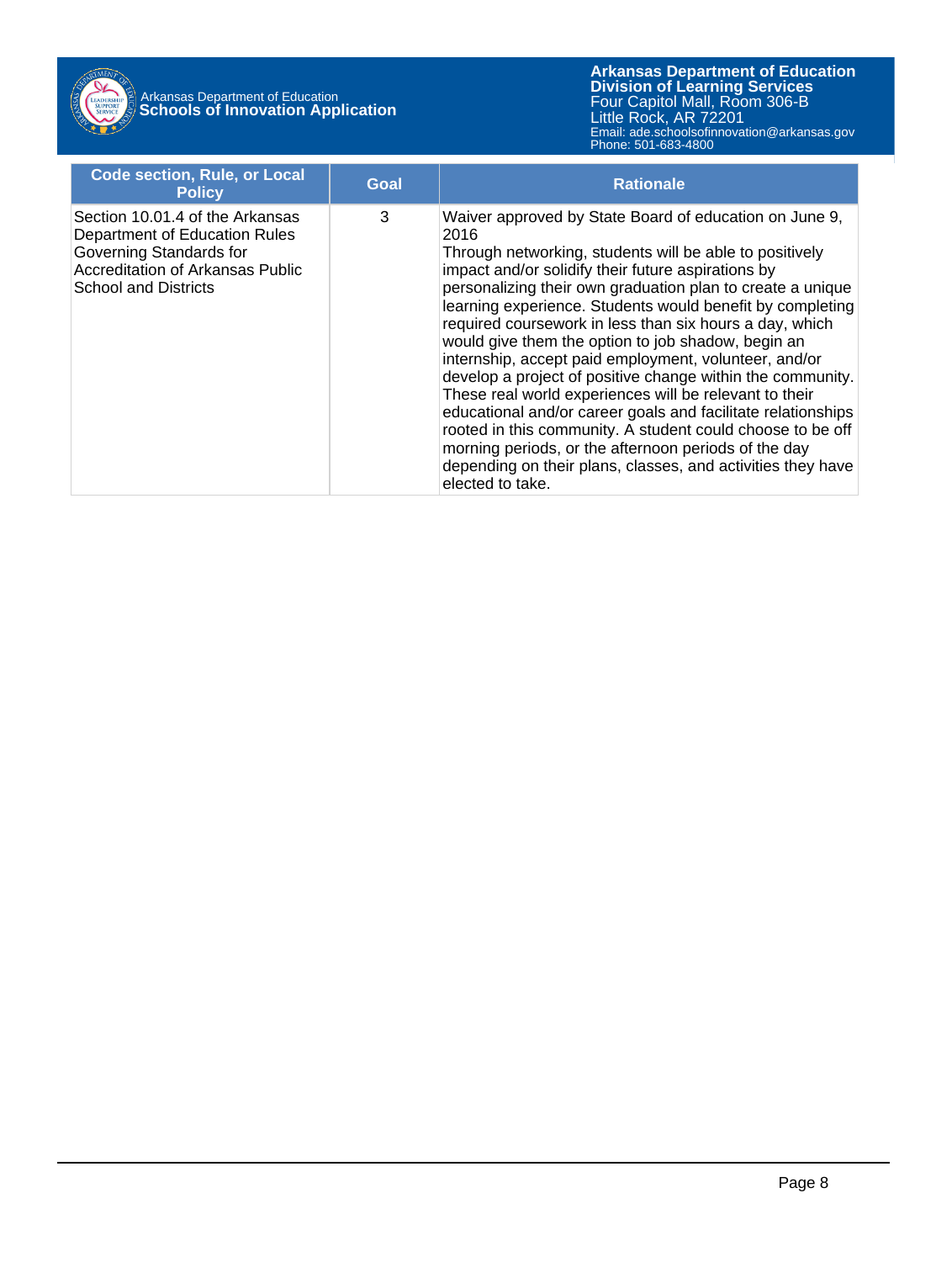

## **Council of Innovation**

| Minority at School         | 37.00%                                    |                 |                 |                     |
|----------------------------|-------------------------------------------|-----------------|-----------------|---------------------|
| <b>Council Member Name</b> | <b>Representative Group</b>               | <b>Minority</b> | <b>Position</b> | <b>Date Elected</b> |
| Jennifer Shnaekel          | <b>MHS Principal</b>                      | N               | Chair           | 9/22/2016           |
| Jonathan Williams          | MHS Jr/Sr Counselor                       | N               | Vice-Chair      | 9/22/2016           |
| Kathy Clayton              | <b>MHS Lead Teacher</b>                   | N               | Member          | 9/23/2016           |
| <b>Becky Roberts</b>       | <b>MHS JAG Specialist</b>                 | N               | Member          | 9/23/2016           |
| Ashley Nelson              | MHS Teacher/Google<br>Classroom           | N               | Member          | 9/23/2016           |
| Angel Owens                | <b>MHS Bookkeeper</b>                     | Y               | Member          | 3/1/2017            |
| James Sanders              | <b>MHS Parent</b>                         | Y               | Member          | 2/10/2017           |
| Marla Nix                  | <b>MHS Parent</b>                         | N               | Member          | 2/10/2017           |
| Mike Dingler               | <b>Ouachita Career Center</b><br>Director | $\mathsf{N}$    | Member          | 9/23/2016           |
| Aerah Hardin               | First Step Petty Center Director          | N               | Member          | 9/28/2016           |
| Kaley Golden               | <b>MHS Student</b>                        | N               | Member          | 12/9/2016           |
| Amarria Harper             | <b>MHS Student</b>                        | Y               | Member          | 3/3/2017            |
| <b>Christina Harris</b>    | <b>MHS Student</b>                        | Y               | Member          | 9/23/2016           |
| <b>Cherish Hawkins</b>     | <b>MHS Student</b>                        | Y               | Member          | 12/9/2016           |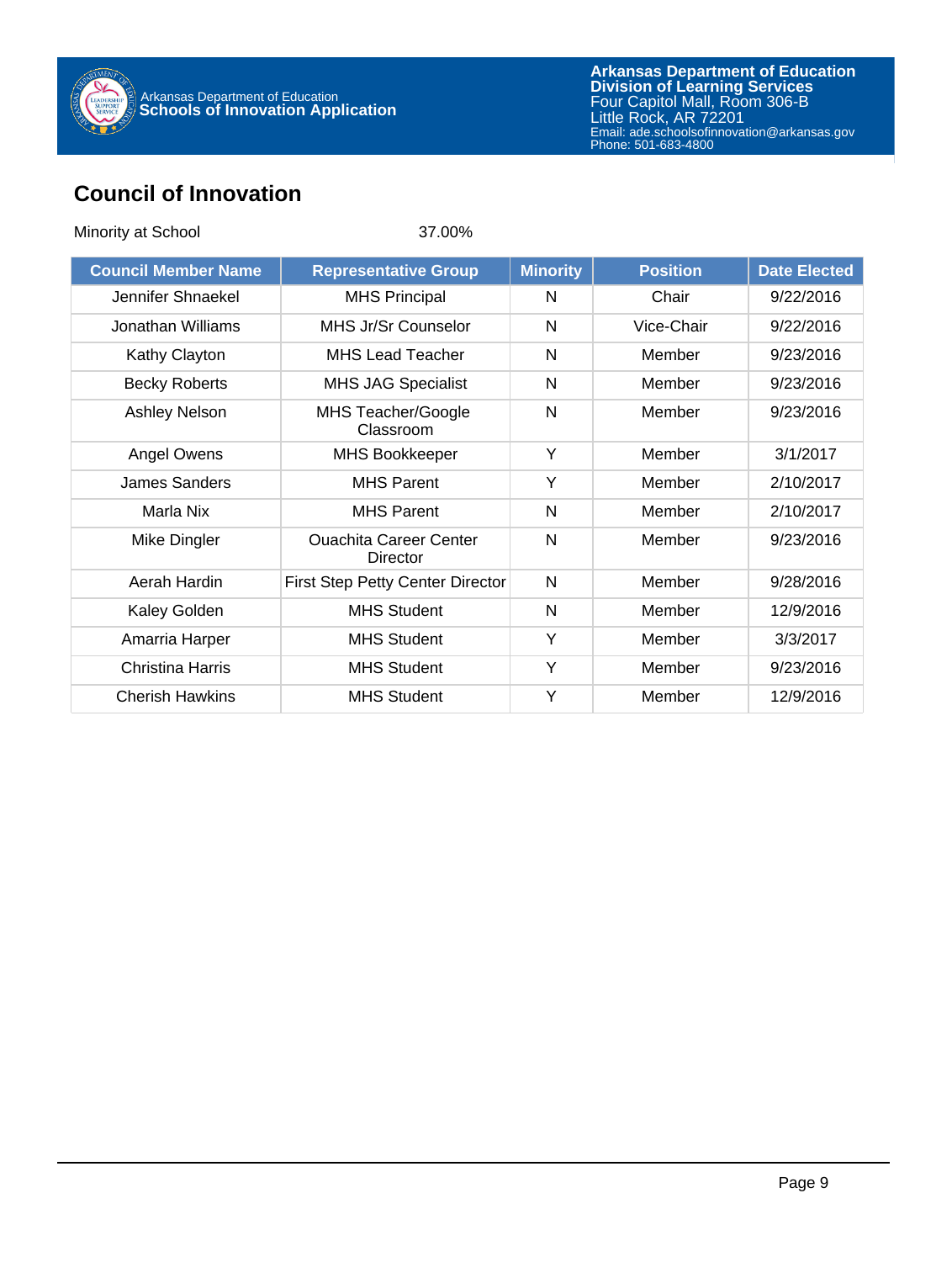

## **Shared Leadership**

| <b>Meeting</b><br><b>Date</b> | <b>Meeting</b><br><b>Purpose</b>           | No. of<br><b>Teachers</b><br><b>Present</b> | No. of<br><b>School</b><br><b>Staff</b><br><b>Present</b> | No. of<br><b>Parents</b><br><b>Present</b> | No. of<br><b>Community</b><br><b>Members</b><br><b>Present</b> | No. of<br><b>Students</b><br><b>Present</b> | <b>Meeting</b><br><b>Outcome/</b><br><b>Planned Next</b><br><b>Steps</b>                               |
|-------------------------------|--------------------------------------------|---------------------------------------------|-----------------------------------------------------------|--------------------------------------------|----------------------------------------------------------------|---------------------------------------------|--------------------------------------------------------------------------------------------------------|
| 3/15/2016                     | Present<br>Waiver<br>Request to<br>Faculty | 1                                           | 1                                                         | 4                                          | $\boldsymbol{0}$                                               | $\boldsymbol{0}$                            | Received<br>positive<br>feedback,<br>informed all of<br>upcoming<br>survey;<br>received<br>suggestions |
| 4/27/2016                     | Solicit<br>Feedback                        | 28                                          | 5                                                         | $\overline{7}$                             | $\mathbf 1$                                                    | $\mathbf 0$                                 | Received<br>feedback;<br>pursue waiver<br>request with<br>agreed upon<br>information                   |
| 9/26/2016                     | Present SOI<br>plan to<br>Parents          | 5                                           | $\mathbf 0$                                               | 5                                          | $\pmb{0}$                                                      | $\overline{2}$                              | <b>Pursue School</b><br>of Innovation<br>Plan with<br>feedback from<br>meeting                         |
| 9/28/2016                     | Present SOI<br>to Community<br>Partners    | 1                                           | 1                                                         | $\pmb{0}$                                  | $\overline{7}$                                                 | $\mathbf 0$                                 | Pursue School<br>of Innovation<br>Plan with<br>feedback from<br>meeting                                |
| 4/26/2016                     | Local School<br><b>Board</b><br>Meeting    | 10                                          | $\overline{2}$                                            | 6                                          | 6                                                              | $\mathbf 0$                                 | <b>Board</b><br>requested<br>additional<br>feedback                                                    |
| 5/3/2016                      | Special<br>School Board<br>Meeting         | 4                                           | 1                                                         | $\overline{2}$                             | 5                                                              | $\boldsymbol{0}$                            | Approved<br>Waiver<br>Resolution                                                                       |
| 5/9/2016                      | Local School<br><b>Board</b><br>Meeting    | $\overline{7}$                              | 3                                                         | 4                                          | $\overline{7}$                                                 | $\mathbf 0$                                 | Approved<br>Additional<br>Waiver<br>Resolution for<br>upcoming<br>request                              |
| 2/10/2017                     | Parental<br>Involvement<br>Meeting         | $\overline{2}$                              | $\mathbf 0$                                               | $\overline{2}$                             | $\mathbf 0$                                                    | $\mathbf 0$                                 | Parents to<br>Serve on<br>Council                                                                      |
| 3/7/2017                      | Present final<br>SOI Plan and<br>Vote      | $\mathbf 0$                                 | $\mathbf 0$                                               | $\overline{0}$                             | $\boldsymbol{0}$                                               | $\mathbf 0$                                 | <b>Final Plan</b><br>with Q/A<br>Session                                                               |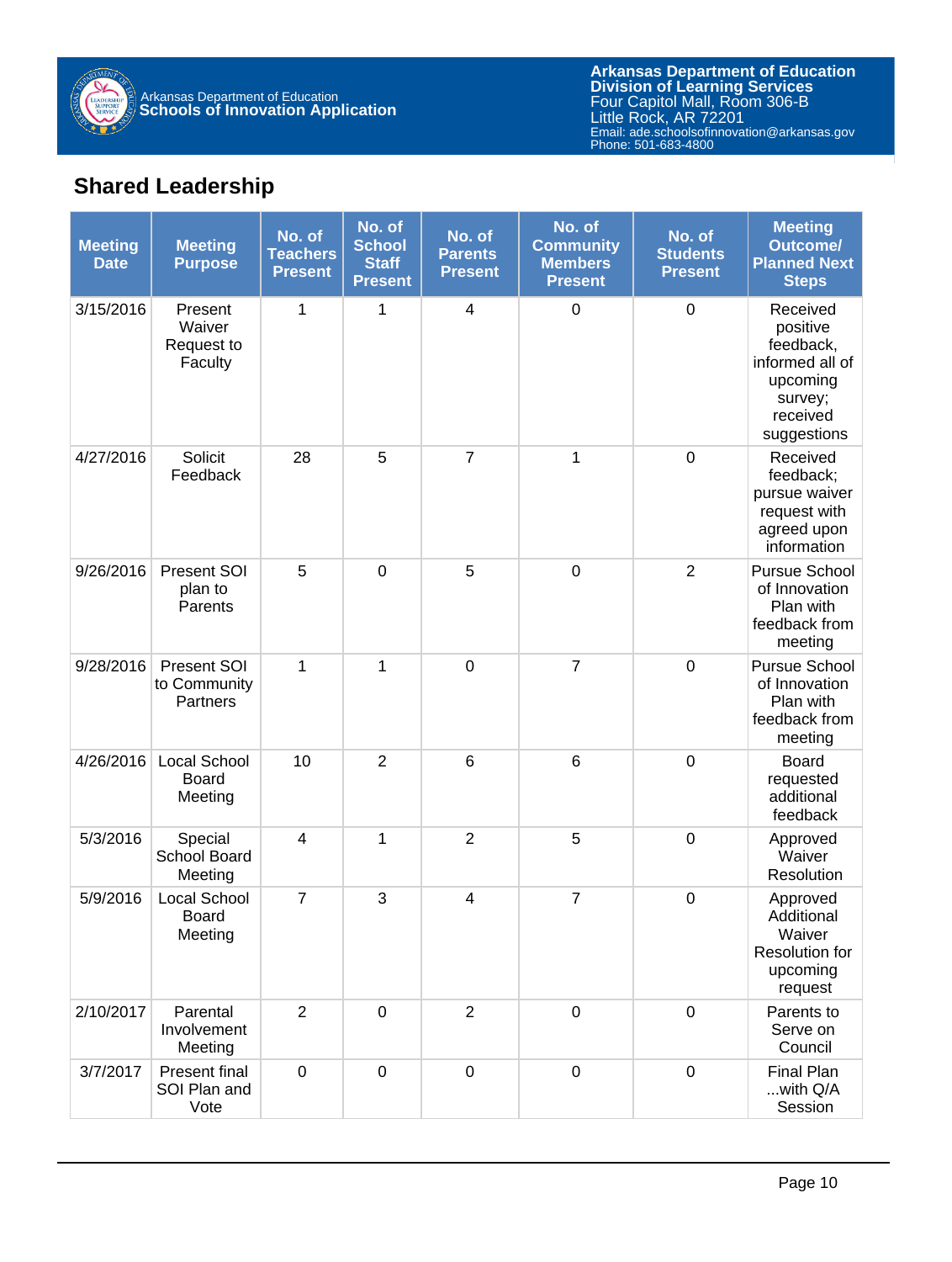

## Arkansas Department of Education **Schools of Innovation Application**

| <b>Meeting</b><br><b>Date</b> | <b>Meeting</b><br><b>Purpose</b>                                             | No. of<br><b>Teachers</b><br><b>Present</b> | No. of<br><b>School</b><br><b>Staff</b><br><b>Present</b> | No. of<br><b>Parents</b><br><b>Present</b> | No. of<br><b>Community</b><br><b>Members</b><br><b>Present</b> | No. of<br><b>Students</b><br><b>Present</b> | <b>Meeting</b><br><b>Outcome/</b><br><b>Planned Next</b><br><b>Steps</b>                                                                                          |
|-------------------------------|------------------------------------------------------------------------------|---------------------------------------------|-----------------------------------------------------------|--------------------------------------------|----------------------------------------------------------------|---------------------------------------------|-------------------------------------------------------------------------------------------------------------------------------------------------------------------|
| 3/9/2017                      | Present<br>School of<br>Innovation<br>Plan to<br>Community<br><b>Members</b> | 38                                          | 2                                                         | $\overline{0}$                             | $\Omega$                                                       | $\mathbf 0$                                 | Received<br>positive<br>feedback from<br>Community                                                                                                                |
| 3/14/2017                     | Local School<br>Board                                                        | 11                                          | 5                                                         | 6                                          | 8                                                              | 0                                           | Overall SOI to<br>School Board<br>with Q/A<br>Session;<br>Resolution                                                                                              |
| 4/5/2017                      | Establish<br>goals for 17-<br>18 school<br>year                              | $\overline{2}$                              | 1                                                         | $\overline{2}$                             | $\mathbf 0$                                                    | $\overline{2}$                              | To discuss the<br>mplementation<br>of goals, soft<br>skills,<br>collection of<br>student data<br>after<br>graduation,<br>first generation<br>college<br>attenders |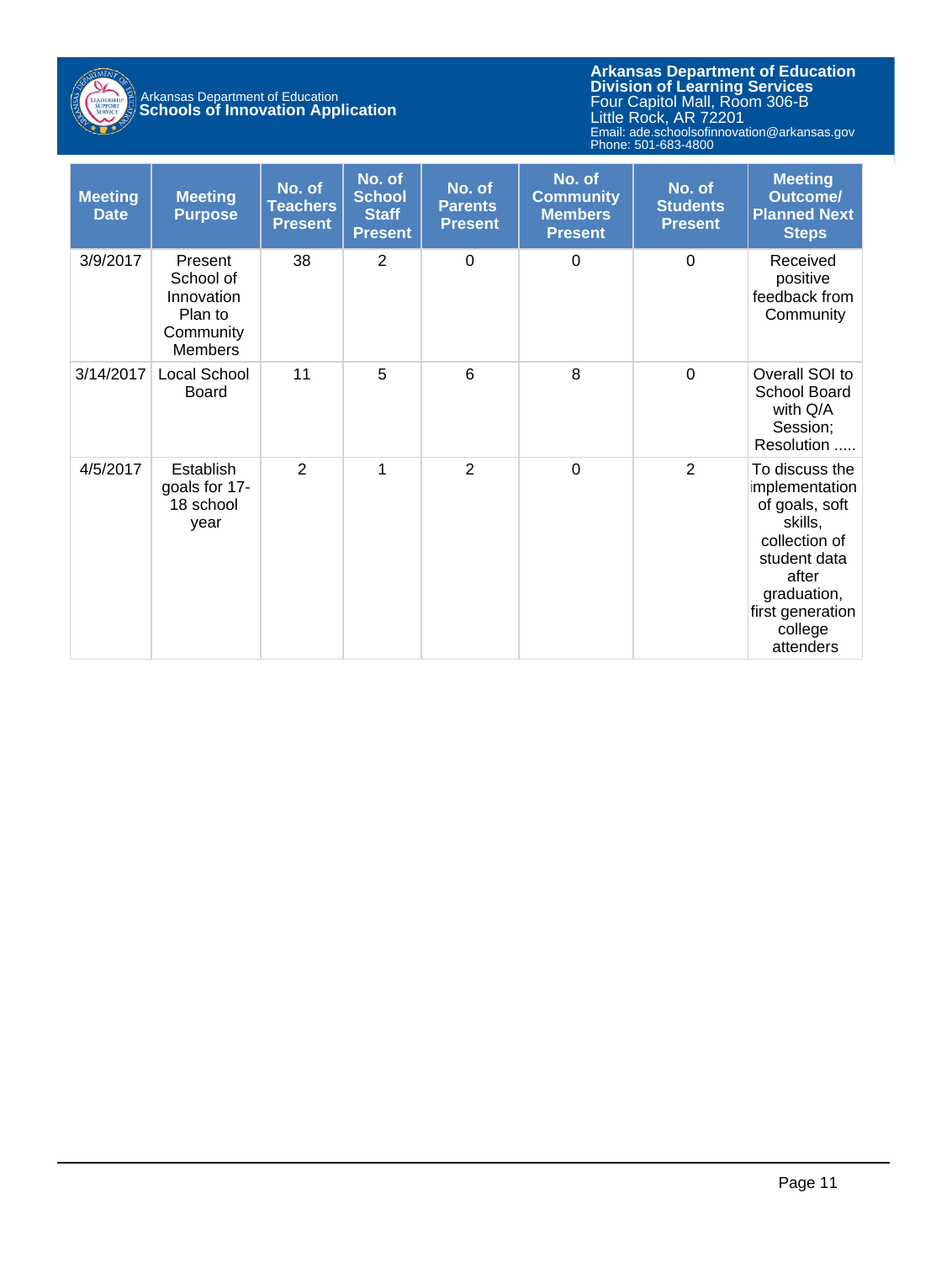

### **Election Results**

| Number of certified and classified on staff:                            | 62 |
|-------------------------------------------------------------------------|----|
| Number of staff who voted:                                              | 55 |
| Number of staff who voted for proposed Plan:                            | 54 |
| Number of staff who voted against the proposed plan:                    |    |
| Percentage of staff voting in favor of the proposed Plan of Innovation: | 98 |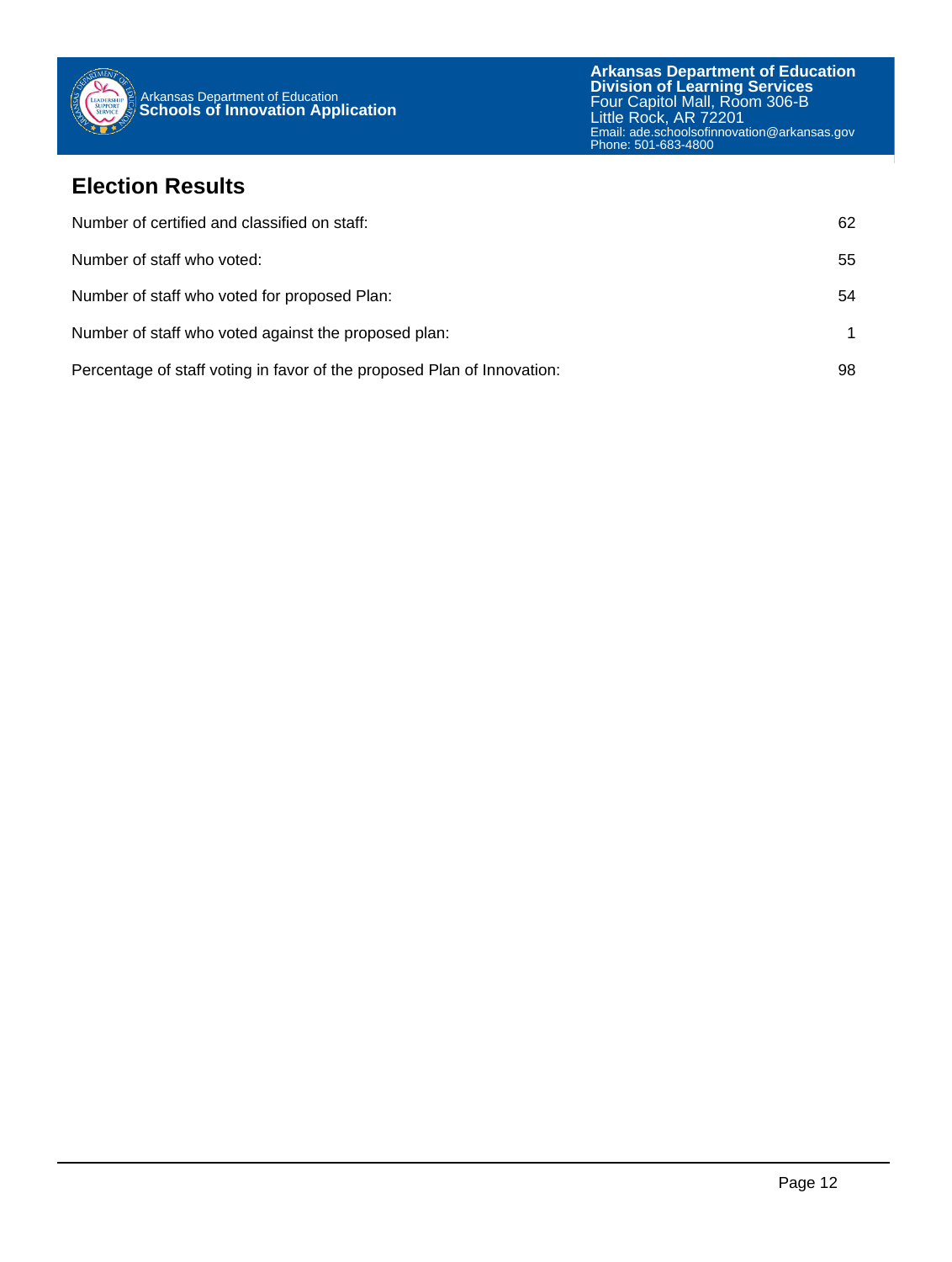## **Professional Development Scope**

#### Professional Development Plan Part 1

| <b>Date</b> | <b>Audience</b>                       | <b>Purpose of the Session</b>                                                                                                                                                    |
|-------------|---------------------------------------|----------------------------------------------------------------------------------------------------------------------------------------------------------------------------------|
| 3/15/2016   | <b>High School Teachers and Staff</b> | Presentation of Waiver Request and<br>Introduction to Soft Skill Deficiencies                                                                                                    |
| 3/7/2017    | <b>High School Teachers and Staff</b> | Share Final SOI Plan with Soft Skill Focus                                                                                                                                       |
| 4/10/2017   | <b>High School Teachers and Staff</b> | To provide each staff member the dates<br>that they will receive 16-17 data, tools, and<br>resources to facilitate student success<br>during their high school years and beyond. |

#### Professional Development Plan Part 2

| <b>Date</b> | <b>Audience</b>                                | <b>Purpose of the Session</b>                                                                                                                                                                                                                                                                                                                                                                                                                                             |
|-------------|------------------------------------------------|---------------------------------------------------------------------------------------------------------------------------------------------------------------------------------------------------------------------------------------------------------------------------------------------------------------------------------------------------------------------------------------------------------------------------------------------------------------------------|
| 8/7/2017    | <b>High School Teachers</b>                    | Teachers will integrate the soft skills into<br>projects and student learning goals to<br>enhance their day to day communication<br>and confidence. These skills will be used<br>during high school and beyond.                                                                                                                                                                                                                                                           |
| 8/9/2017    | Poverty training for all high school<br>staff. | Teachers will have a better understanding<br>of the students living in a poverty setting.<br>Having this knowledge will facilitate us in<br>preparing student for success during high<br>school and beyond. A goal is to better<br>prepare our first generation college<br>students.                                                                                                                                                                                      |
| 9/19/2017   | <b>High School Teachers</b>                    | Feedback meeting with staff concerning 1)<br>integration of specific soft skills into<br>classes 2) mentoring flex students 3)<br>Business and JAG staff will share data of<br>past graduates. Teachers will see the<br>benefits of good communication skills,<br>team building and confidence within the<br>classroom. Teachers will be more aware of<br>what students are doing with their time off<br>campus. Teachers will be more aware of<br>past graduate success. |
| 8/28/2017   | All High School Teachers                       | During this week of PLC (Leopard<br>Collaborative Team) meetings, Career<br>Coach will be introduced. The career coach<br>can share specific goals and plans to help<br>teachers provide assistance for student<br>success in and out of the classroom, and<br>after graduation.                                                                                                                                                                                          |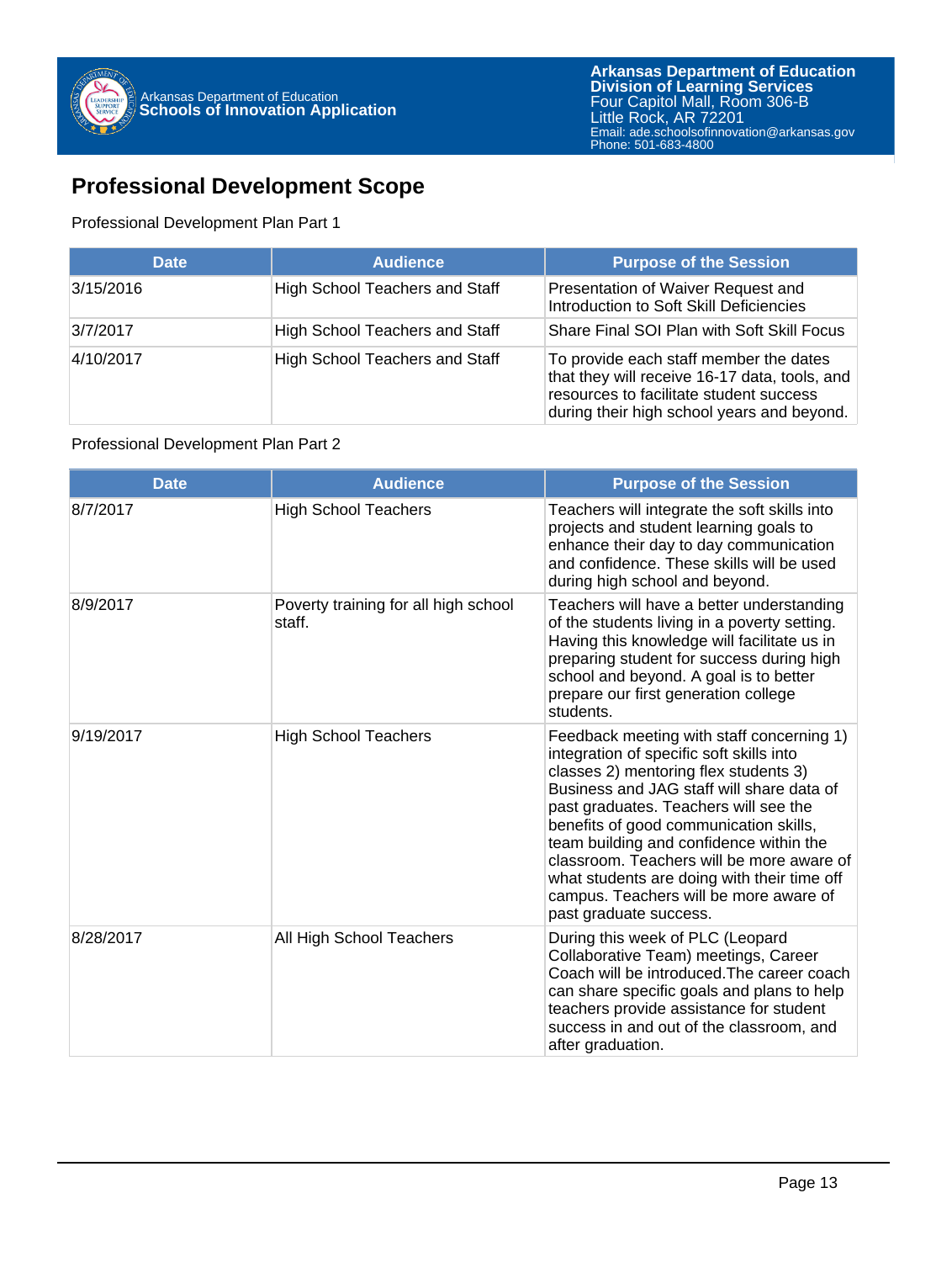

### *Home of the Leopards: Where Passion, Pride and Excellence are Expected!*

Malvern High School currently offers a flexible schedule to students to personalize their learning and have input into their graduation plan. Incoming high school students are made aware of this opportunity and eligibility. Juniors and seniors with a 2.50 GPA and on track to graduate may request a flexible schedule to do one of the following: college coursework, community project, employment, internship, or job shadowing. In some instances, the students select more than one of the opportunities in which to participate.

The School of Innovation Plan will continue to give students nontraditional opportunities to build and enhance their soft skills that colleges and employers desire. Students will be able to have a voice in and design their graduation path. Students will graduate Malvern High School confident in their abilities to pursue further education and/or employment. We have many students that are first generation college students. The goal is for these skills to provide students tools and resources to not only go to college or establish a career, but complete college and stick to that career.

- Employers throughout Malvern have voiced a need for students to improve in the following skills: communication, teamwork, confidence, positive work ethic, professionalism, and problem solving (which included conflict resolution). Often times it appears that the students that are in the targeted achievement gap groups are the students that need more focus. Prior to school starting, faculty and staff will attend a three day mini conference on site. One of the sessions provides training on the integration of soft skills within the scope of their content. As a follow up to this, two months later, teachers will provide documentation and share round table the soft skills infused into projects and student learning goals to enhance their day to day communication and confidence. These skills will be used during high school and beyond. In addition, the Jobs for American Graduates teacher and business teacher will share their collected data over the last four years of Malvern High School graduates in college and the workforce.
- During this same conference, teachers will be introduced to a poverty training to have a better understanding of the hardships that students living in poverty endure. Having this knowledge will assist faculty/staff in better preparing students for success during high school and beyond. A goal is to provide a smoother transition for our first generation college students. Our Freshman Keystone teacher, business teacher, career coach, JAG teacher, and director of school improvement will serve as mentors for staff and students.
- During our August Open House- Meet and Greet to provide contact information to promote student success for those interested in the program and those in the program. The following will be invited: Parents, grandparents, students, MHS PIV coordinator, District Wellness PIV coordinator, Director of School Improvement, and Career Coach.
- In October at parent/teacher conference Q/A Panel with Career Coach, admin, Director of School Improvement, counselor, and PIV coordinators to share information and support with parents and grandparents of current students.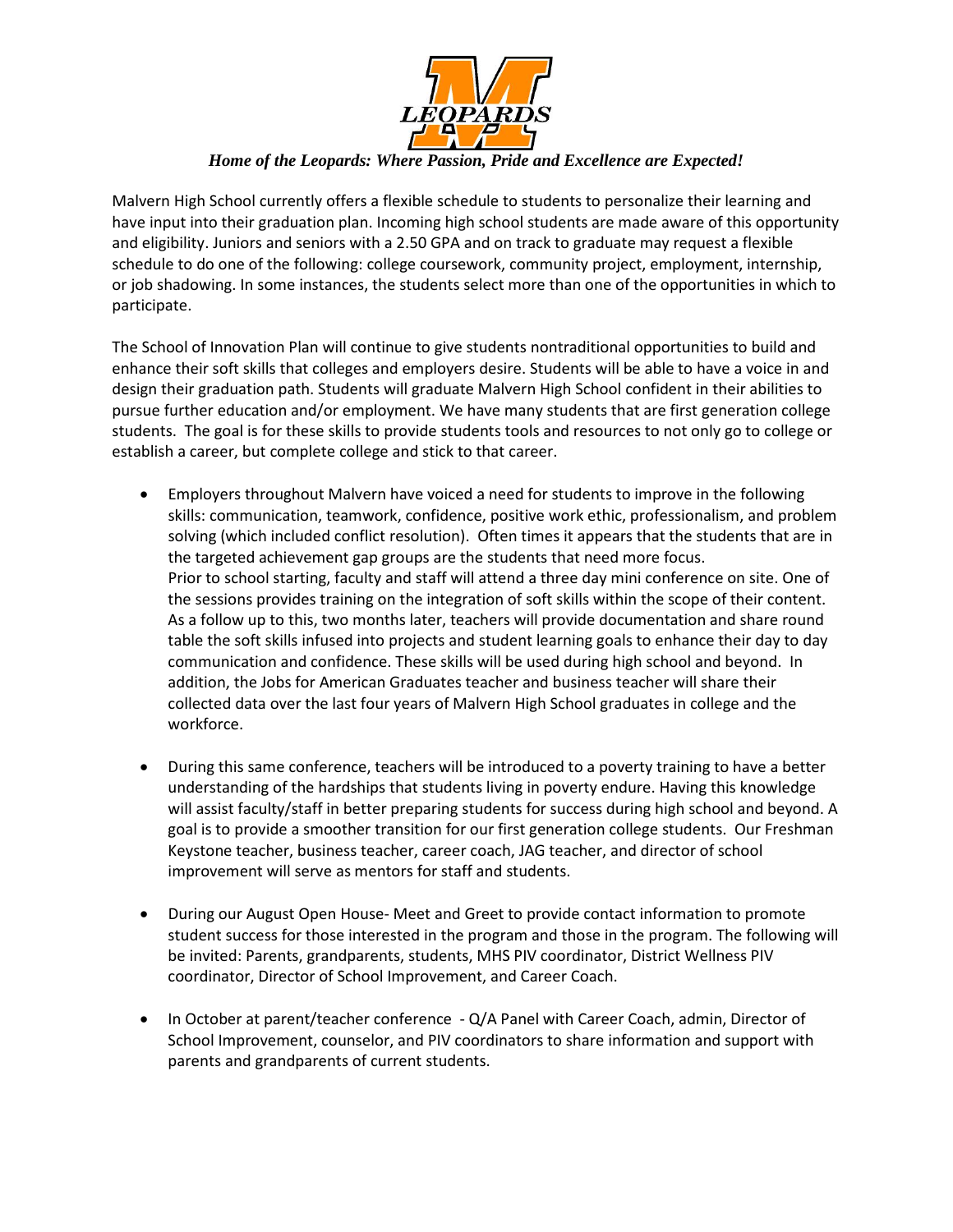

### *Home of the Leopards: Where Passion, Pride and Excellence are Expected!*

• We have just recently learned that Henderson State University received a Gear Up Grant. We will have this coach for the next two school years, and possibly four years. We will share the career coach with Arkadelphia High School. She will assist with staff training, student mentoring, and collection of data after graduation.

With the above faculty/staff training, the addition of a career coach, implementation of soft skills into daily lesson plans, parent and grandparent involvement, and mentoring of students, the students will be able to personalize their graduation plans and access increased college and career opportunities which will increase the graduation by 3% per year over the next three years. These same plans will facilitate the increase of the attendance rate by 3% per year over the next three years.

| <b>GRAD RATE</b>           | School Year 13-14 | <b>School Year 14-15</b> | <b>School Year 15-16</b> |
|----------------------------|-------------------|--------------------------|--------------------------|
| <b>Malvern High School</b> | 88.4%             | 86%                      | 90.1%                    |
| <b>MHS Targeted</b>        | 84.8%             | 82.4%                    | 90.1%                    |
| <b>Achievement Gap</b>     |                   |                          |                          |
| <b>State</b>               | 86.9%             | 84%                      | 87%                      |

MHS currently has an overall graduation rate above that of the state graduation rate. However, there is room for improvement. We will continue to work with students through our flex scheduling and district director of school improvement to strive to increase this rate. MHS will continue to monitor and work diligently to keep the achievement gap closed between the targeted group and overall rate. The goals outlined on previous pages are how we as a school and community plan to do this.

| <b>ATTENDANCE</b>          | <b>School Year 13-14</b> | School Year 14-15 | School Year 15-16 |
|----------------------------|--------------------------|-------------------|-------------------|
| <b>Malvern High School</b> | 93.5%                    | 96.2%             | 94.2%             |
| <b>MHS Targeted</b>        | 93.3%                    | 96.5%             | 95%               |
| <b>Achievement Gap</b>     |                          |                   |                   |
| <b>State</b>               | 94.4%                    | 94.4%             | 94.5%             |

The attendance rate at MHS fluctuates slightly from year to year. We currently work diligently with the director of school improvement, counselors, teachers, administration, parents and students to provide what students need to be at school. We have a team approach in getting students to school and strive to increase this rate. Our targeted achievement gap for attendance indicates that these students are attending at a slightly better rate. This opportunity to reduce the class size will provide more one on one instruction and detailed facilitation of activities/projects for these students. This information is also a noted in goals 2 and 3 of the plan.

| Free/Reduced               | <b>School Year 13-14</b> | <b>School Year 14-15</b> | <b>School Year 15-16</b> |
|----------------------------|--------------------------|--------------------------|--------------------------|
| Lunches                    |                          |                          |                          |
| <b>Malvern High School</b> | 63.7%                    | 64.8%                    | 66.7%                    |
| <b>Malvern School Dist</b> | 72.1%                    | 76.2%                    | 75.4%                    |
| <b>State</b>               | 60.9%                    | 61.8%                    | 62.9%                    |